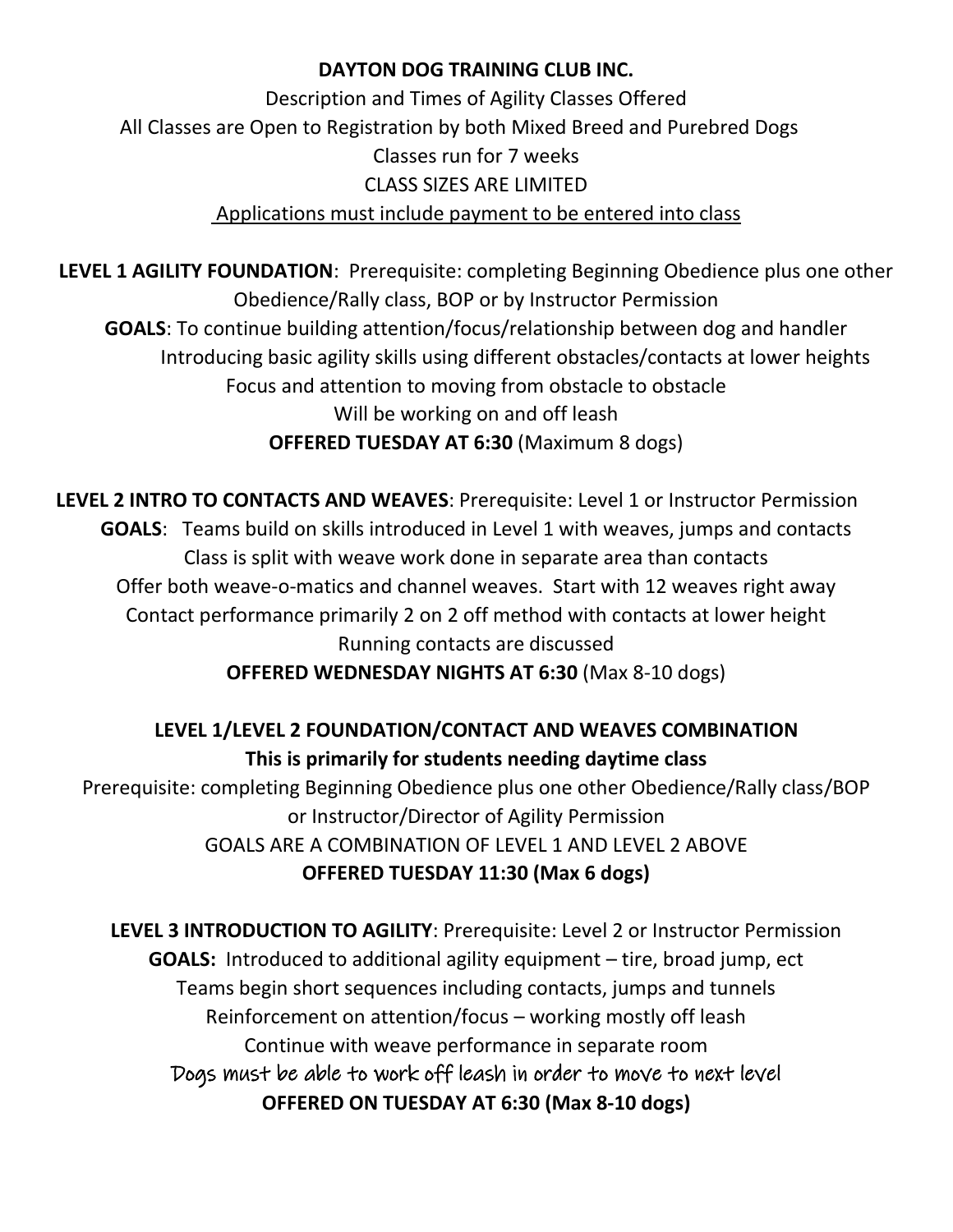### **LEVEL 4 SKILLS AND HANDLING - DAYTIME**

Prerequisite – Level 3 and Instructor permission

**GOALS**: Continued work on basic handling skills and improving contact performance Longer sequences – introducing different crosses/side changes Continue to improve weave performance, must work off leash Primarily for those who need daytime class **OFFERED TUESDAY 11:00 (Max 6-7 dogs)**

**LEVEL 4 SKILLS AND HANDLING**: Prerequisite – Level 3 and/or Instructor permission **GOALS**: Continued work on basic handling skills and improving contact performance Longer sequences – introducing different crosses/side changes Continue to improve weave performance- training continues in separate area Teams must be making good progress toward 12 upright weaves to move up **OFFERED ON TUESDAY 7:45** (max 8-9)

**LEVEL 4/5 COMBINATION SKILLS AND HANDLING**: Prerequisite – **Instructor permission** This is primarily for students who need daytime class **GOALS:** Teams will continue to build on improving contact and weave performance Sequences requiring more advanced handling skills Working on 12 upright weave performance **OFFERED WEDNESDAY 11:00 but with instructor permission (max 6-7 dogs)**

**LEVEL 5 PRE-NOVICE:** Prerequisite: Completed level 4 and instructor permission Must be able to do 6 straight up or nearly straight up 12 weaves **GOALS:** Teams will continue to build on improving contact and weave performance Sequences requiring more advanced handling skills. All work is off leash. Must be able to do at least 6 straight up weaves with some consistency to move up **OFFERED WEDNESDAY NIGHTS AT 6:30 (Max 8 – 9 dogs)**

**LEVEL 6 NOVICE: Prerequisite –** completion of level 5 and instructor permission **\*\*\*** this is a split class where ½ class works on jumping/weave sequences then switches side to work on contacts and more challenging handling sequences. \*\*\* 2 of 7 sessions are full AKC competition level courses **GOALS:** Continued work on confirming weave performance (12 straight up) Sequences become more advanced which include distance work and good understanding of crosses/side changes **OFFERED MONDAY AT 7:45 (MAX 8-10 DOGS)**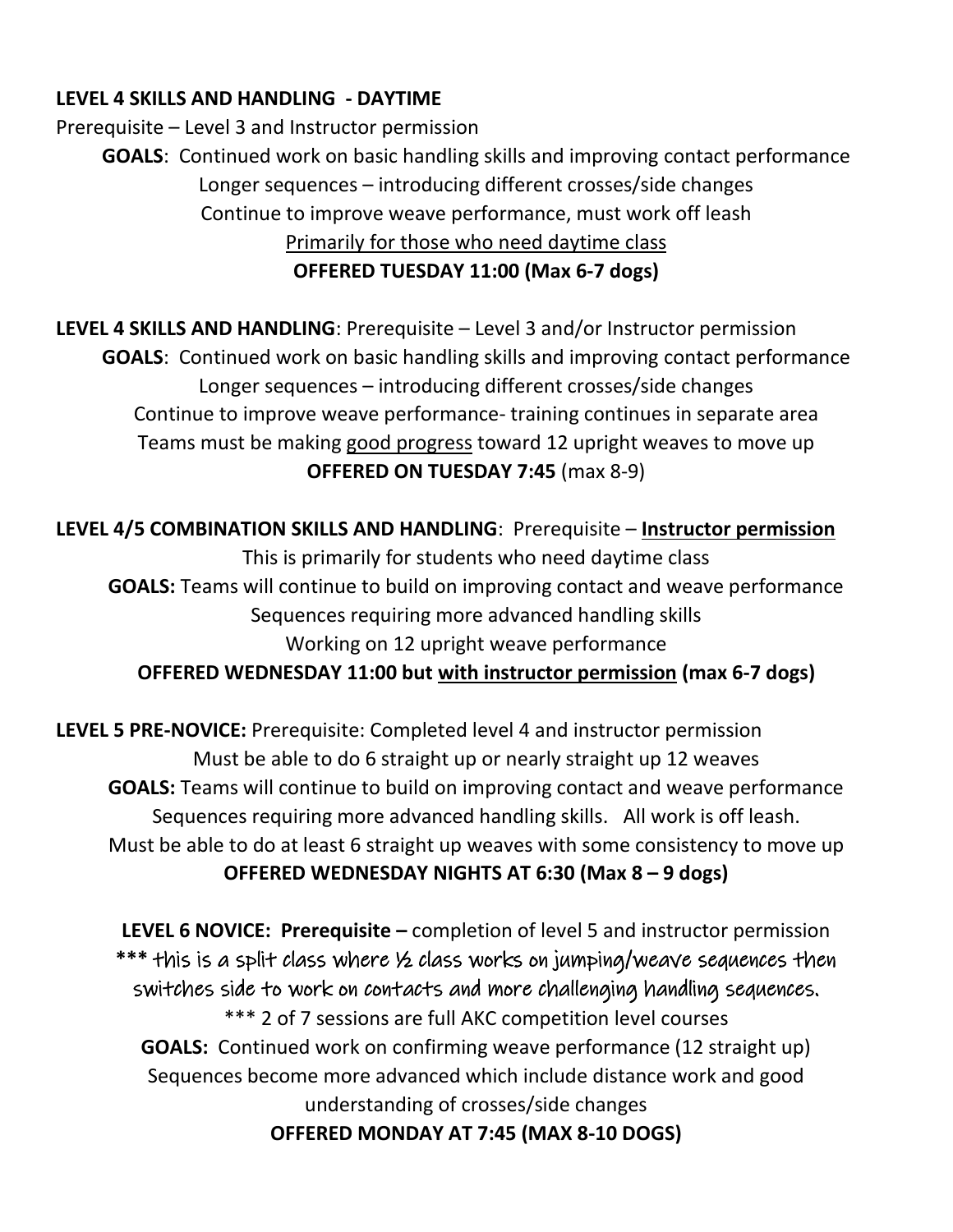**OPEN/EXCELLENT COMPETITION: Prerequisite –** completion of Level 6, instructor permission, good 12 weave performance or competing at Open/Exc Level \*\*\* this is a split class: ½ work on advanced handling/weave entries then switch to work on more challenging sequences which include contacts \*\*\*2 of 7 classes will be full ring course set up running Open/Exc course **GOALS**: To discuss course analysis – creating best pathway through distance work, side changes, verbal/body position to maximize performance of each team Continue work on advancing skills needed for competition in Open/Excellent **OFFERED MONDAY 6:30 (max 8-10 dogs)**

**ADVANCED HANDLING SKILLS: Prerequisite –** Open/Exc class or competing in this level or instructor permission

**GOALS**: Introduction to higher level skills such as backsides, treadles, contact/tunnel Discriminations, more challenging weave entries, distance work Shorter sequences with occasional full course set up. **OFFERED WEDNESDAY 7:45 (max 8-10 dogs) (Class to assist with set up and tear down)**

**EXCELLENT/MASTERS LEVEL SKILLS/DRILLS:** Prerequisite – working at Exc/Masters level **GOALS**: Focus is to improve performance at this level, sequences include backsides, treadles, contact/tunnel discriminations, challenging weave entries

## **OFFERED WEDNESDAY 2:00 PM (LIMIT 4)**

\*\*\*(Masks required at all times until further notice) Not available session 1 but will resume session 2 in March

**ADVANCED OPEN/EXCELLENT SKILLS AND HANDLING**: Prerequisite – competing at this at this level or completed Monday Open/Excellent class. Must have solid 12 weaves. **GOALS:** Students will work on drills to include: Challenging weave pole entries, Distance handling, Crosses/side changes, Serpentines/treadles Emphasis will be placed on handler skills (location, cues, ect) to enhance team's overall performance **OFFERED MONDAY 2:00PM (max 6-7 dogs)**